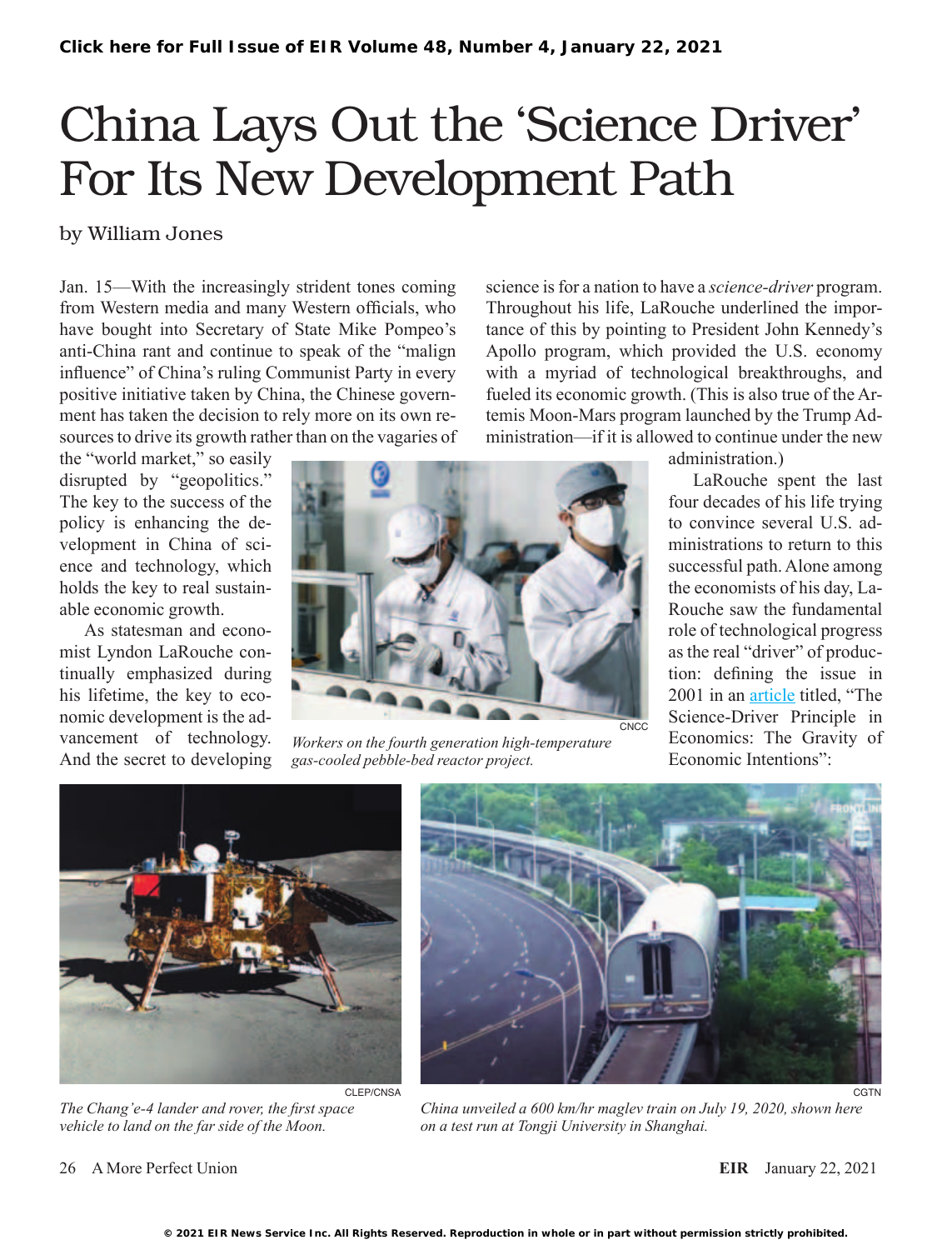The central feature of any long-term economic program for today, will be the role which *a series of "crash program" types of science driver programs, of accelerated scientific discovery and technological change,* must contribute, if the world's population is to escape *a long-term economic catastrophe already built into the current state, of combined technological underdevelopment and attrition, of the world at large.* [Emphasis in the original.]

China today has taken these lessons very much to

heart and can well serve as a model for what LaRouche was describing. In a press conference on January 2, Wang Zhigang, the Chinese Minister of Science and Technology (MOST), referred to both the Apollo program and the World War II era Manhattan Project as paradigms for that model which China is now placing, with the recent proposal for the next (the 14th) Five-Year Plan, at the center of its national policy. While China has had science and technology as a fundamental driving force from even before the "reform and opening up," it is now at a more advanced stage. China is now a country, indeed the only country, that has eliminated extreme poverty. With the vision now laid out in the 14th Five-Year Plan, China will no doubt be looking at multiple science drivers as it moves forward.

#### **The Organization of Science**

In a [speech](https://cset.georgetown.edu/research/xi-jinping-speech-at-the-symposium-of-scientists/) presented to Chinese scientists and engineers on September 11, 2020, President Xi Jinping identified the "four faces," or rather "four

challenges," as the criteria for scientific work. The first was the challenge of the "frontiers" of science, which required totally new discoveries of things hitherto unseen; second, scientists had the challenge of supplying the "economic battlefield," that is, maintaining the engine of growth and the ability of China to become a major scientific power in the world; third, it had the challenge of meeting the major needs of the country, filling the gaps in areas in which the country was deficient and providing the security of an endogenous "supply chain"; and fourthly, they had to meet the needs of people's lives and health, more important now in the fight against COVID and related diseases than ever before.

#### **Creativity at the Center**

This will also involve a grand mobilization of new scientific cadre. Again, Minister Wang:

Entering a new development stage, implementing new development concepts, and building a new development pattern, we urgently need to



*To fuel its ambitious development strategy, China has placed great emphasis on the development of nuclear energy.*

build a "technical army of aces," using it as a national strategic scientific and technological force…. At the critical moment of safeguarding the national strategic interests, it must be able to rush forward.

Minister Wang underlined the importance of the individual creativity of the scientists and researchers:

The experience of reform tells us that the cre-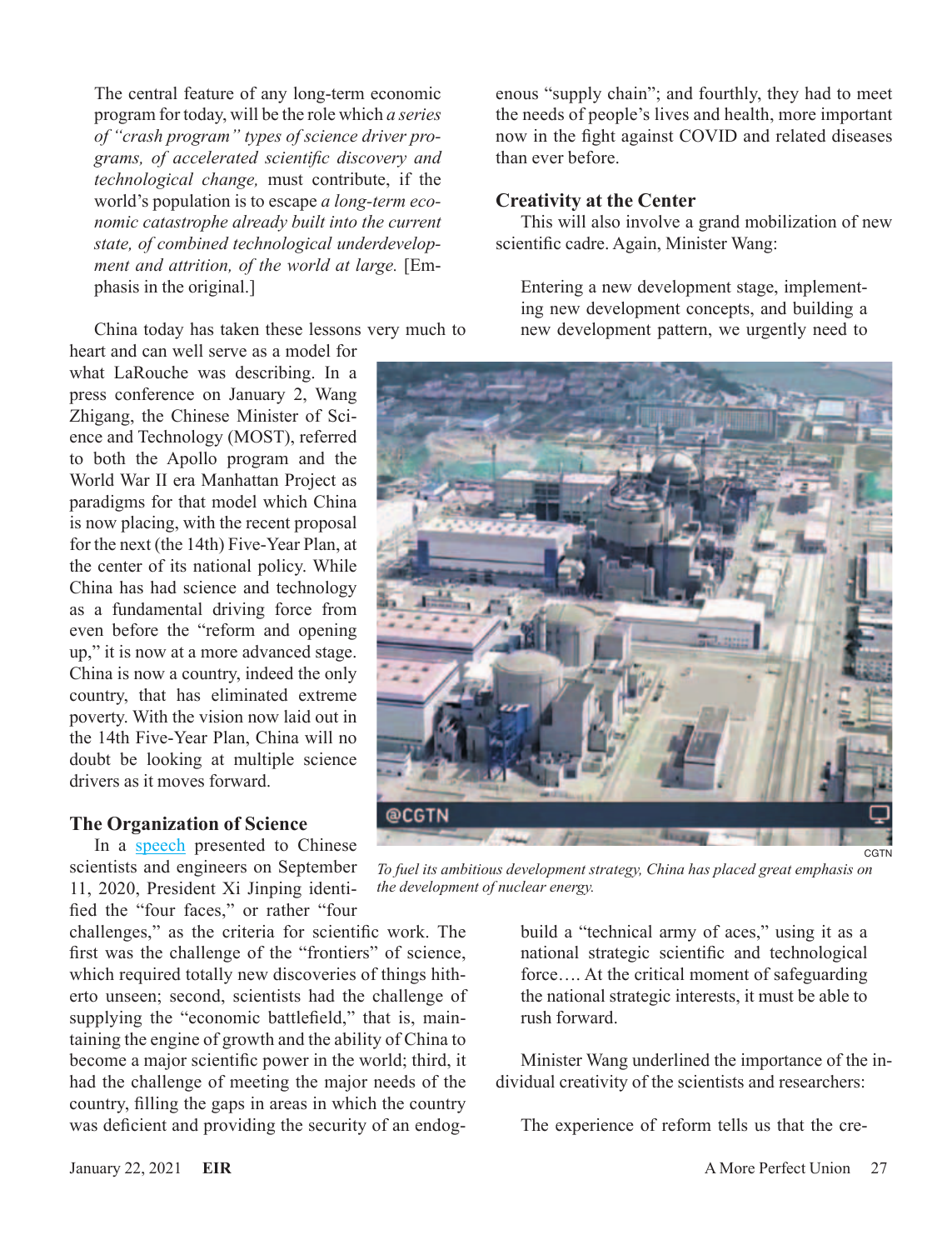ativity and innovation of researchers are the most critical elements in scientific research activities, and that the future reform of the scientific and technological framework will be transformed from its past support of institutions and tasks to more support for talented people.

#### **Creating an Innovation System**

Many of these issues were laid out in detail three days later at the 2021 National Science and Technology Work Conference on January 5, also chaired by Minister Wang. At this meeting, Minister Wang noted that the COVID pandemic had placed

the area of people's life and health on the front burner and had given a boost to major research programs in the area of epidemic prevention and control, with a number of practical results in the fields of drugs, vaccines, and testing.

With regard to the task of developing research in the key "core technologies," he noted, China will initiate a major program to construct new scientific centers. China intends to build 13 national applied mathematics centers to carry out major "special tasks." The Plan will also entail the construction of the three major innovation centers in the Beijing-Tianjin-Hebei city



*The EAST fusion reactor in Hefei, China's first major fusion reactor.*



**CGTN** 

*Hualong One, China's first nuclear power facility with domestically developed technology, was connected to the electrical grid on November 27, 2020.*

cluster, in the Yangtze River Delta area around Shanghai and in the Guangdong-Hong Kong-Macao area in the south. Cooperation between institutes and enterprises in different parts of China, which previously occurred in single "point-to-point" links between individual institutions will now be woven into a "systemic layout" to create greater synergy in the scientific work nationally.

The mainstay of innovation work will be the enterprises in close collaboration with the universities and research institutes. Twenty-one national independent innovation zones and 169 national high-tech zones

> have become the major drivers of innovation, and the science ministry aims to develop one hundred new high-tech centers in the second- and third-tier cities and one hundred high-tech industrial parks in the central and western parts of the country. Creative technology centers, technology business incubators, accelerators, and university technology parks constitute a full-chain innovation and entrepreneurship incubation system. The number of high-tech SMEs (small and medium-sized enterprises) and high-tech enterprises now exceeds 200,000.

> One of the key areas designated is in the all-round development of nuclear technology. This was also un-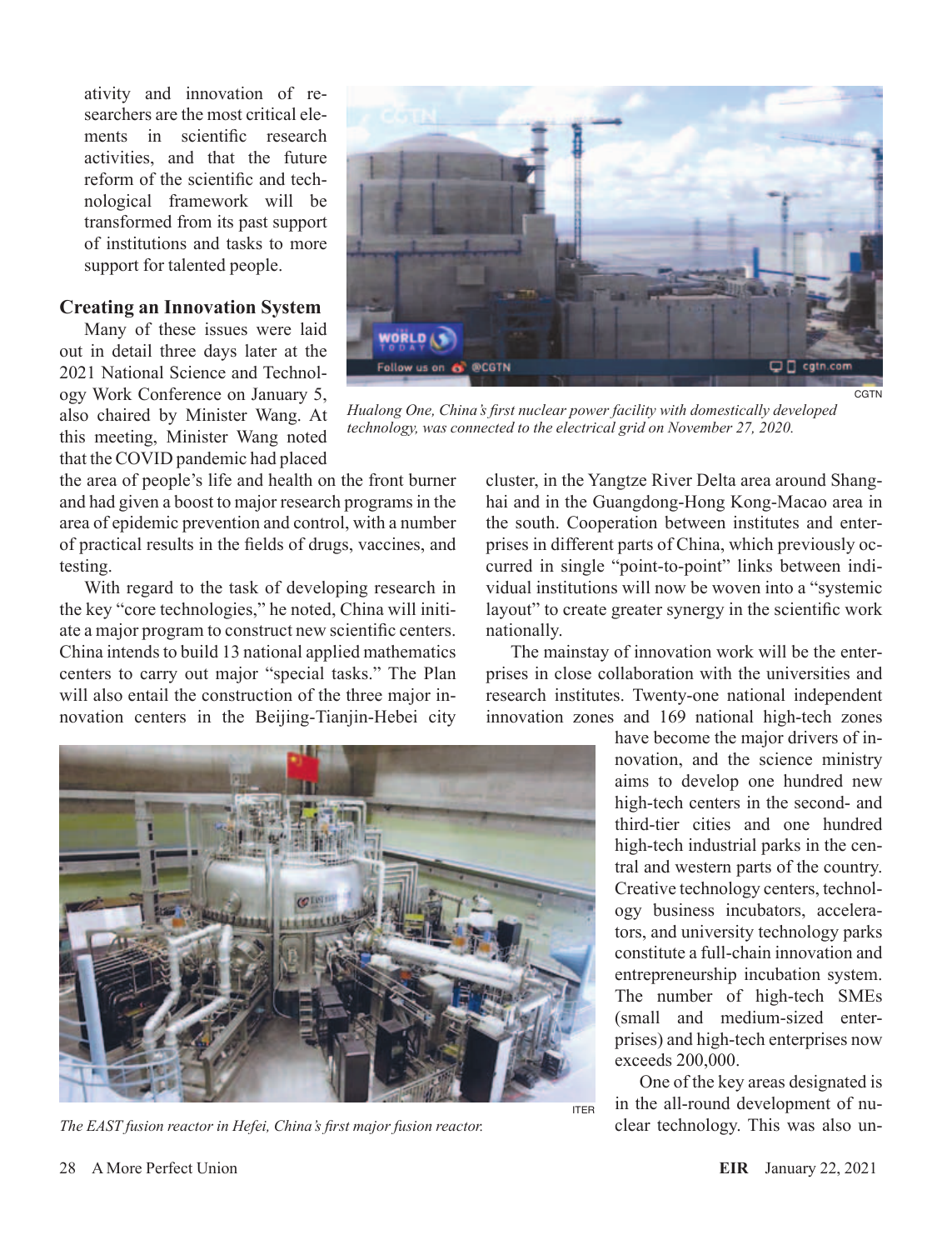

*The HL-2M fusion reactor in Chengdu, an advanced tokamak design, will provide key technical support for China's participation in the ITER project.*

derlined by Minister Wang. China has a three-step program for nuclear energy: third and fourth generation nuclear facilities, conventional breeders, and controlled fusion reactors. At present, China has a complete nuclear fuel cycle system found in only a few countries in the world. In addition, China is a founding nation in the International Thermonuclear Experimental Reactor (ITER) project in France to develop fusion energy. (See

the interview in this issue of *EIR* with Luo Delong, the head of China's representation at ITER.) While China now has 49 nuclear reactors, it is accelerating the pace with its desire to significantly reduce its dependence on coal, which now provides over 58 percent of China's electricity.

#### **Fostering Creativity**

China will also significantly increase its investment in basic scientific research and applied basic research, encouraging researchers to venture into what Wang somewhat jokingly called the "no man's land" of science. Wang said that scientists should not only be encouraged to explore the

frontiers of science driven by their curiosity, but also with an eye on the problems of economic and social development and industrial practice, and solve the basic theories and resolve the underlying technical "hard nuts" in key core technologies. The Ministry will formulate a ten-year program for the development of basic science.

Scientific research personnel will be given the right to own or use the longterm rights to their scientific and technological achievements, according to Minister Wang. Also in accordance with the new Five-Year Plan, much research will continue in those areas which can accelerate the program of rural revitalization and stabilize the gains of the poverty alleviation campaign by introducing new technologies into the rural economy .

There will also be a major reform in the evaluation system for scientific re-

search. The system of judging the performance of a researcher or scientist solely on the basis of the number of papers he or she has written, will be scrapped, and broader criteria used to determine the creative work of individual researchers. Measures will be taken to help reduce that burden on scientific research personnel in order to stimulate their innovation vitality. A whole new system of academic and scientific evaluation will



*A small village in 1978, Shenzhen has become the leading science innovation center in China.*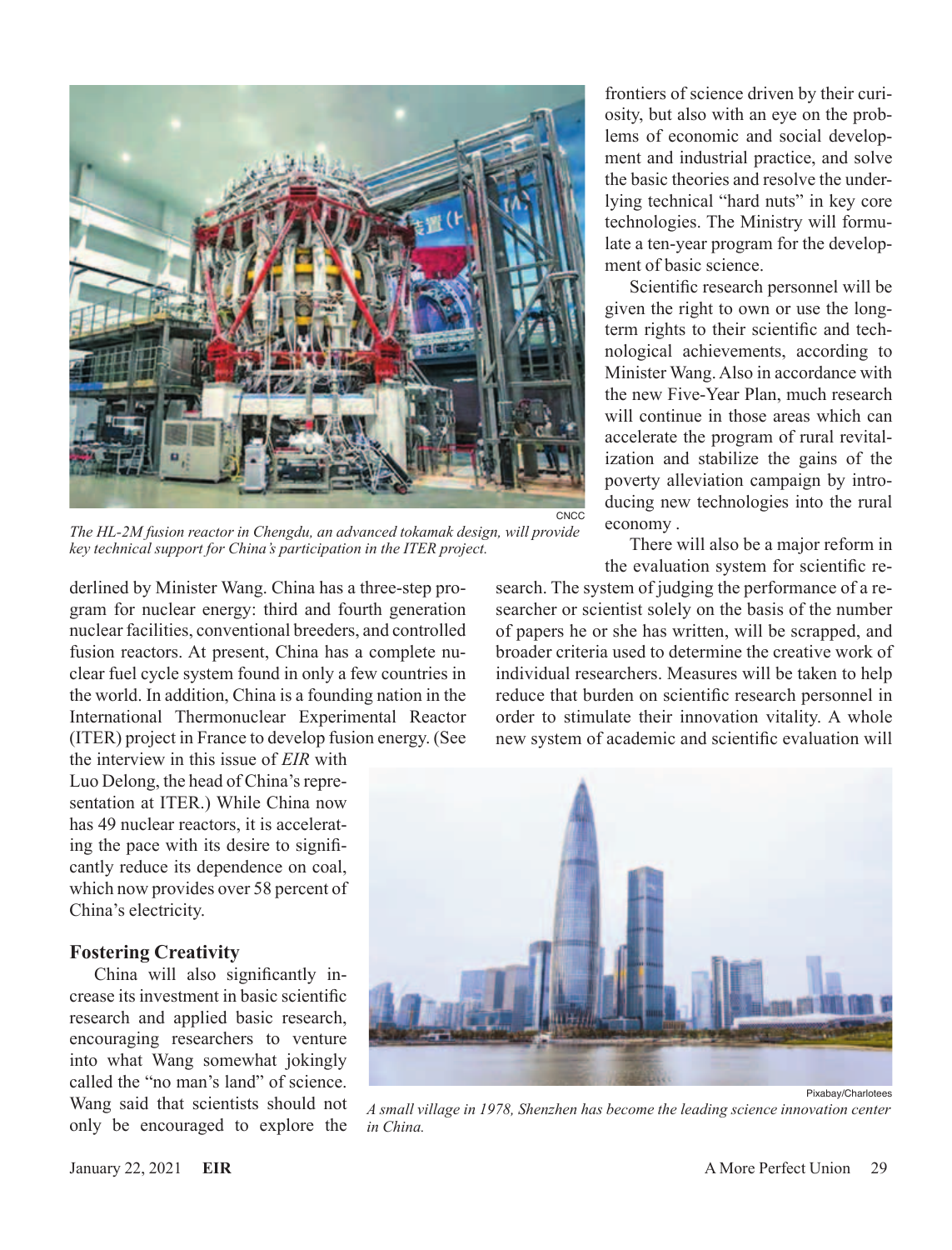

*China's polar icebreaker and research vessel,* Xuelong II*, entered service in 2019.*

be established, national scientific and technology award regulations will be revised, and scientific research project management reform pilots will be carried out to determine the best means of promoting innovative thinking.

At the same time, China will continue its cooperation with the international community in the realm of science, both in participating in major projects internationally and inviting foreign researchers to work in projects in China. Many researchers from all over the world are flocking to the science centers in China to

participate in the exciting work being done there. In Shenzhen, the leading innovation center, over 7,000 foreigners are now residents, engaged primarily in research, management, and education. China's Belt and Road Initiative (BRI) has also promoted scientific exchanges among the participant nations, with the creation of industrial and science parks in the BRI countries.

In spite of the overwhelming problems of COVID in 2020, China has experienced a strong period in its science programs in the last couple of years. In space, Chang'e-4 landed on the far side of the Moon, and Chang'e-5 com-

pleted a successful robotic sample return from the Moon, creating new inroads in space exploration. The Tianwen-1 is on its way to Mars and is scheduled to land there in February. China launched satellites with new and improved capabilities, such as Wukong, which is investigating "dark" matter" in the universe, and Micius (or Mozi), which is at the center of China's quantum communications network, the largest such system network in the world. Quantum communications provides a system that "hackers" cannot penetrate. China's BeiDou Navigation Satellite System (BDS) is now a complete global navigation satel-

lite system comparable to the U.S. GPS and the European Union's Galileo.

China's deep-sea vessel, *Striver,* has plunged to a depth of 10,000 meters in the Mariana Trench, bringing back samples from a region designated in the 1930s by Russian scientist Vladimir Vernadsky as most important for understanding the history of our planet. Last October, the *Xuelong II,* (Snow Dragon2), a China-built icebreaking research vessel made its first voyage to Antarctica. The China Spallation Neutron Source and the Five-Hundred-Meter Aperture Spherical Radio



*The Five-hundred meter Aperture Spherical Telescope (FAST), in Guizhou, southwest China, is the largest filled-aperture radio telescope in the world.*